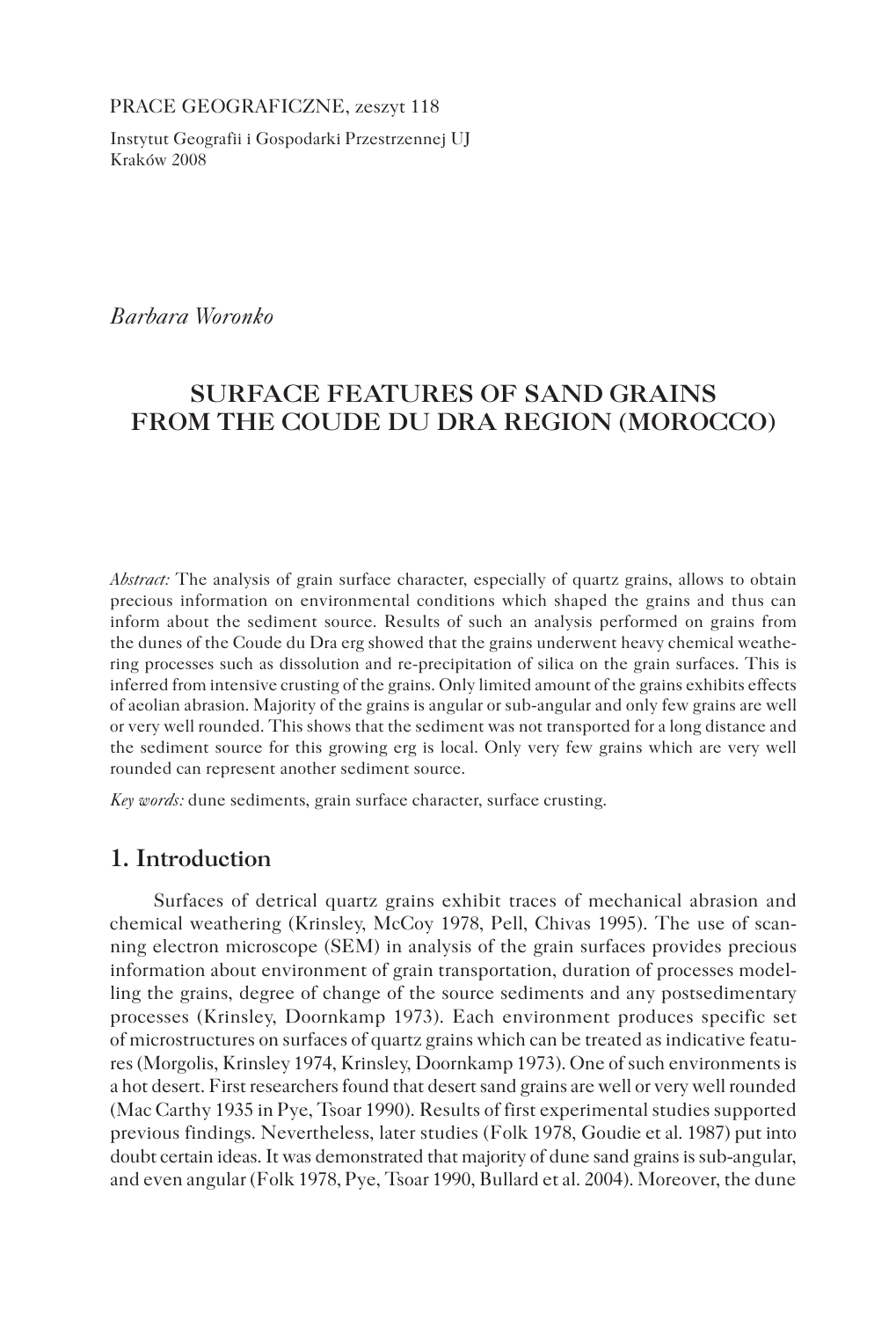sands have a specific colour (red or deep yellow) which distinguishes them from other aeolian sediments. Majority of the grains is crusted (Lucchi, Casa 1968, Pye, Tsoar 1990, Woronko 2000, 2003, 2006).

A microrelief character of the sand grains which build dunes in the Coude du Dra region (Morocco), analysed in the scanning electron microscope (SEM) is a focus of this paper. The aims of the research are: to determine the source of the aeolian material, to check changeability of the grain microrelief within the researched dune field, to assess a degree to which the source material is changed and also to reconstruct environment and processes shaping the grain surface. Some of the presented results were already published by the author of this paper as a report from an expedition to Morocco in 2001 (Woronko 2003, 2006). This paper precise, and sometimes sheds a new light on previously published data.

## **2. Methods**

Detailed analysis of quartz sand grain surfaces was performed on sediments building four dunes of the barchan type (dunes number 1, 5, 10, 13) localised within the Coude du Dra dune field. The analysis also included sediments building one dune localised on a surface of the Iriqui dry lake (dune number 4) (Dłużewski, Krzemień 2008 – Figure 2). Each time the samples were collected from crests of the dunes. Without previous sieving, eaching or washing, the samples were analysed in SEM. 30 grains were randomly selected from each sample in order to measure grain dimensions (axis X and Y), degree of rounding with a use of the 9-degree scale (Krumbein 1941), and to study in detail the character of the grain surface microrelief. Relatively thick crusting of the analysed grains made it impossible to distinguish between quartz and other minerals, therefore all grains seen in the SEM screen were analysed with a use of 500 magnification. Only grains which exhibit clear lamellar structure were excluded (Woronko 2003, 2006).

#### **3. Surface texture of aeolian sand grains**

Researchers commonly recognise five types of textural features characteristic of grains of aeolian origin. The types represent combinations of mechanical abrasion and chemical weathering (Krinsley, McCoy 1978, Pye, Tsoar 1990):

- 1. rounding of edges;
- 2. "upturned plates" seen on grains larger than 300–400 ěm (Krinsley, Doornkamp 1973, Krinsley, McCoy 1978);
- 3. equidimensional or elongated depressions;
- 4. smooth surface resulting from solution and re-precipitation of silica (Folk 1978). S.D. Pell and A.R. Chivas (1995) who studied surface features of sand grains from the Australian Continental Dunefield, found at least two forms of chemical precipitation features and pointed at specific environmental conditions during creation of grain crusting;
- 5. arcate, circular or polygonal fractures.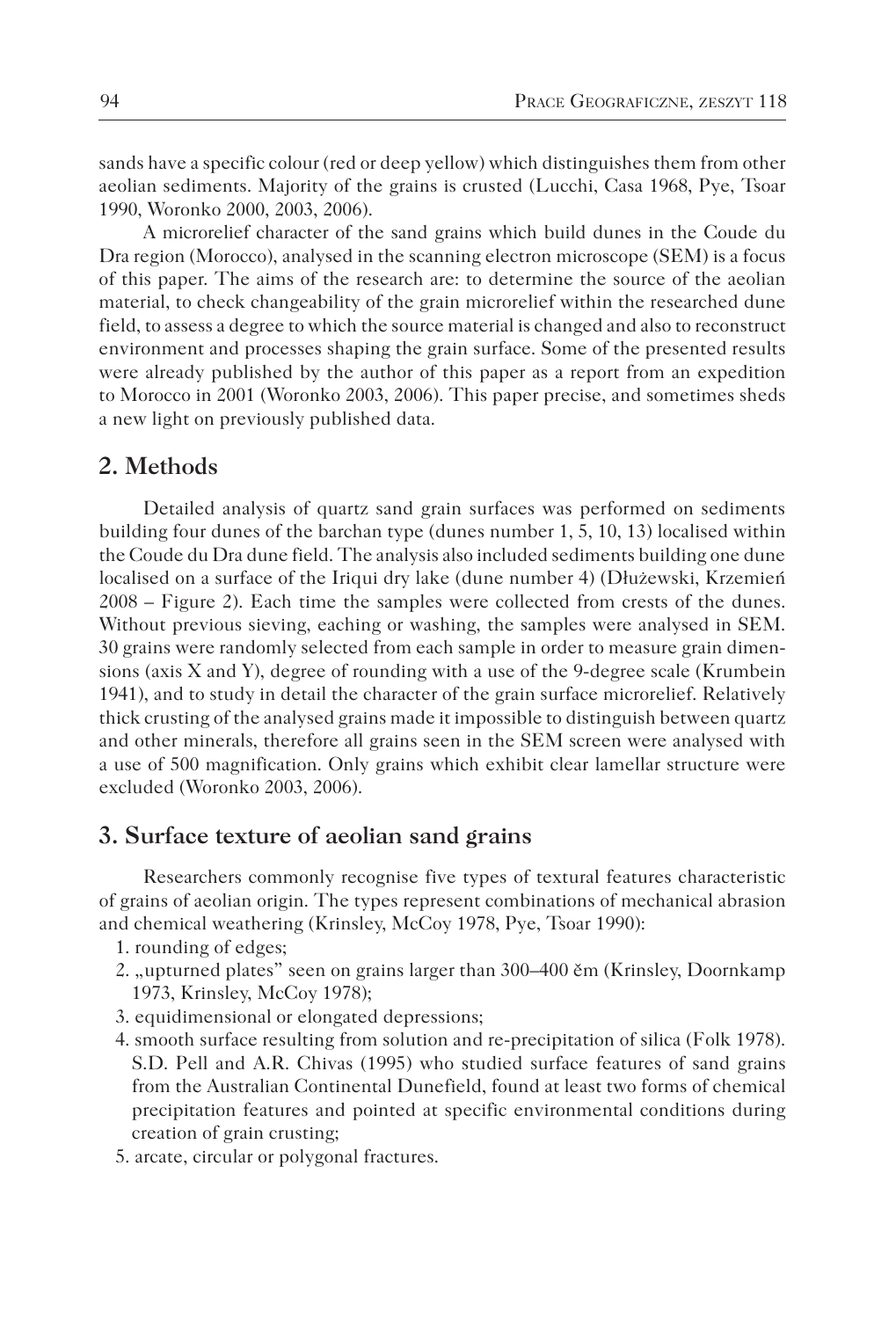#### **4. Results**

Dunes in the Coude du Dra dune field migrate on a wide plain which spreads between the Jebel Bani and the Hamada du Dra upland surface. The Oued (Wadi) Dra incises the plain (Dłużewski, Krzemień 2008 – Figure 2) (Dłużewski 2003). The plain is built with lacustrine sediments, alluvial fans, sandy alluvia of the Oued Dra. Western part of the researched area is composed of clayey-silty sediments accumulated in the Iriqui Lake which is contemporary a dry basin (Dłużewski 2003). Full physico-geographical characteristisc of the region is provided by Dłużewski and Krzemień in the present volume.

Sediments building the dune number 4 and migrating on a surface of the Iriqui dry lake (Dłużewski, Krzemień 2008 – Figure 2), are characterised by a very high variety of grain rounding (Figure 1). Grains of a very bad rounding (0.1-0.3 according to the Krumbein scale) constitute over 33%. They have sharp edges and corners and a very complex microrelief. Apart from such grains there are grains which are well or very well rounded (0.7- -0.9 in the Krumbein scale) (Woronko 2003, 2006). Nevertheless, their share



Figure 1. Roundness of grains from the dune No 4, according to the Krumbein (1941) scale

in the sample is only ca. 11% (Figure 1). These grains have diameters over 0.35 mm. Grains with rounding 0.4 dominate in the sample and constitute 33.3%.

The character of the grains microrelief, from the dune number 4, is very similar on each grain. The surfaces of all the grains exhibit chemical weathering, which result in a thick crusting (Woronko 2003, 2006). On 80% of the analysed grains the crust constitutes a continuous precipitated silica sheet (Photo 1) which consists of a great number of little globules of  $1-5 \mu m$  (Photo 2). Such a crust is visible in every microdepressions, on edges and on corners, therefore it makes all microrelief irregularities blunt. Polygonal or oval fractures are visible in the microdepressions (Woronko 2006). 20% of the grains exhibit effects of the chemical weathering of the already-existing crust. Such effects usually can be observed on relatively big grains, exceeding 0.35 mm in diameter, within local microdepressions or flat surfaces (Woronko 2003, 2006). Fresh microstructures which result from mechanical abrasion (conchoidal fractures) are not observed. Moreover, there are no broken grains or grains which experienced chemical weathering directly on quartz surface, not on the crust.

Sands building dunes in the central part of the Coude du Dra dune field (dunes number 1, 5, 10, 13) (Dłużewski, Krzemień 2008– Figure 2) consist of grains which are better rounded (Figure 2) in comparison with the grains from the dune in the Iriqui Lake surface. Nevertheless, they still have irregular shape with numerous microdepressions (Photo 3). Grains exhibiting extremely poor rounding (0.1 in the Krumbein scale) were not observed in the sample (Figure 1). On the other hand there were no grains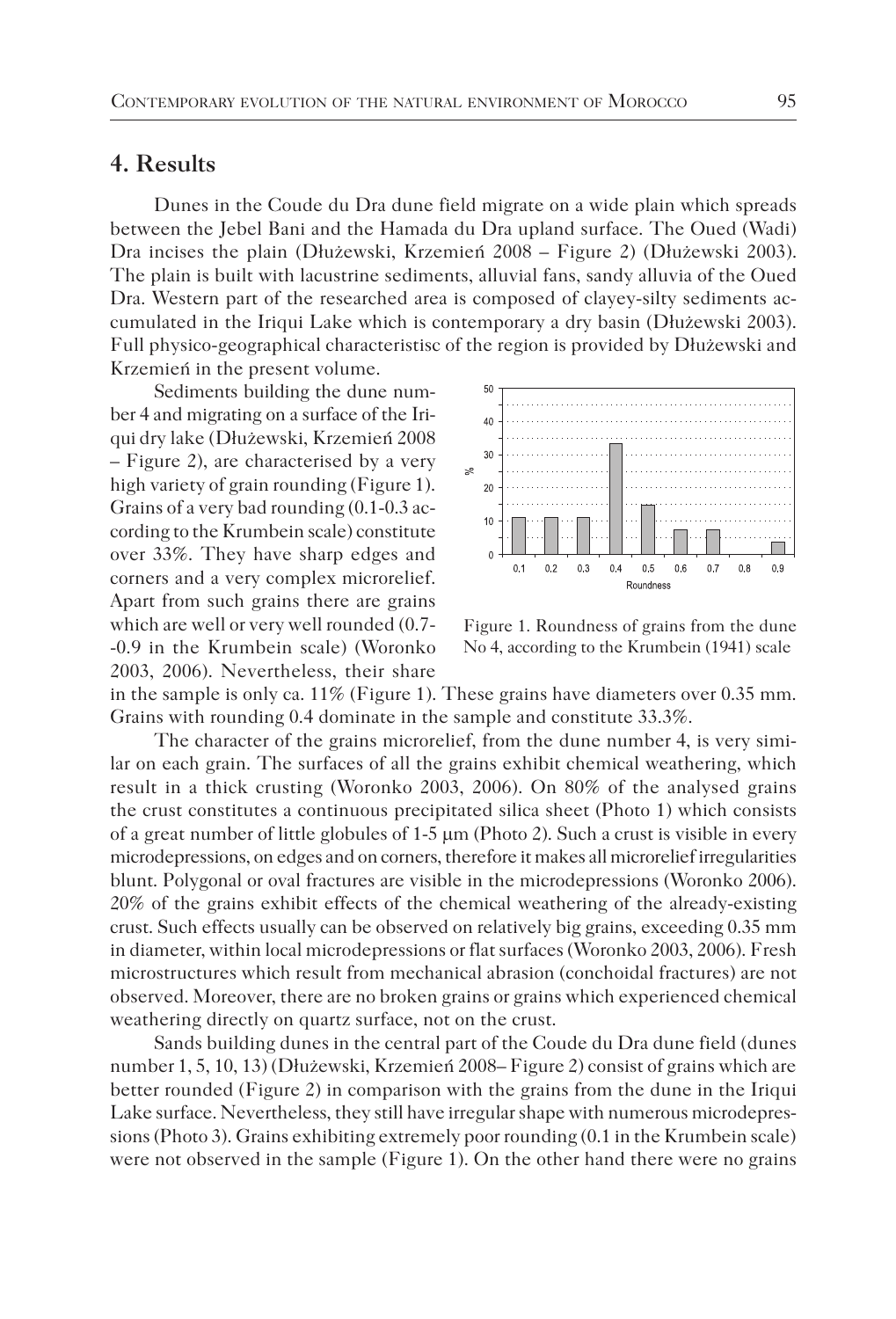

Figure 2. Roundness of grains from the dunes:  $1$  (2a),  $5$  (2b),  $10$  (2c),  $13$  (2d) according to the Krumbein (1941) scale

of very well rounding (exceeding 0.7) (Figure 2). Grains of poor or medium rounding (0.2-0.6) dominate. Sediments building the dune number 1 (Figure 2a) are exceptional. The dune is localised in the most north-western part of the Coude du Dra erg (Dłużewski, Krzemień 2008– Figure 2). These sediments include small amount of grains lacking any traces of rounding (0.1 in the Krumbein scale) and also grains which are very well rounded (exceeding 0.7). In both cases, the share of such untypical grains is 4% (Figure 2a).

Regardless of the degree of rounding, the dune sand grains are crusted. In majority of cases the crust has a character of a precipitation silica sheet and it is observed in microdepressions and also on grain edges (Photo 4). There are no traces of eaching on grain surfaces, which can be a result of a lesser aggressiveness of pore solutions. Oval microfractures are visible on surfaces of depressions in a little share of grains (Photo 5). Less that 10% of grains exhibit microstructures called "raindrops" solution (Photo 6). They created a characteristic pockmarked surface. They originate from dulling any mechanical destruction of primary original structure, but also chemical eaching (Pell, Chivas 1995). Such structures are present on most protruding fragments of the grains, but also on flat surfaces (Photo 5a, 5b). They are more characteristic of larger grains.

Aeolian abrasion is visible on most protruding parts of only 10% of analysed grains (Photo 7) (Woronko 2003, 2006). This pertains only to the crusting of grains. The aeolian action is recorded on the grains by smoothing of edges and corners and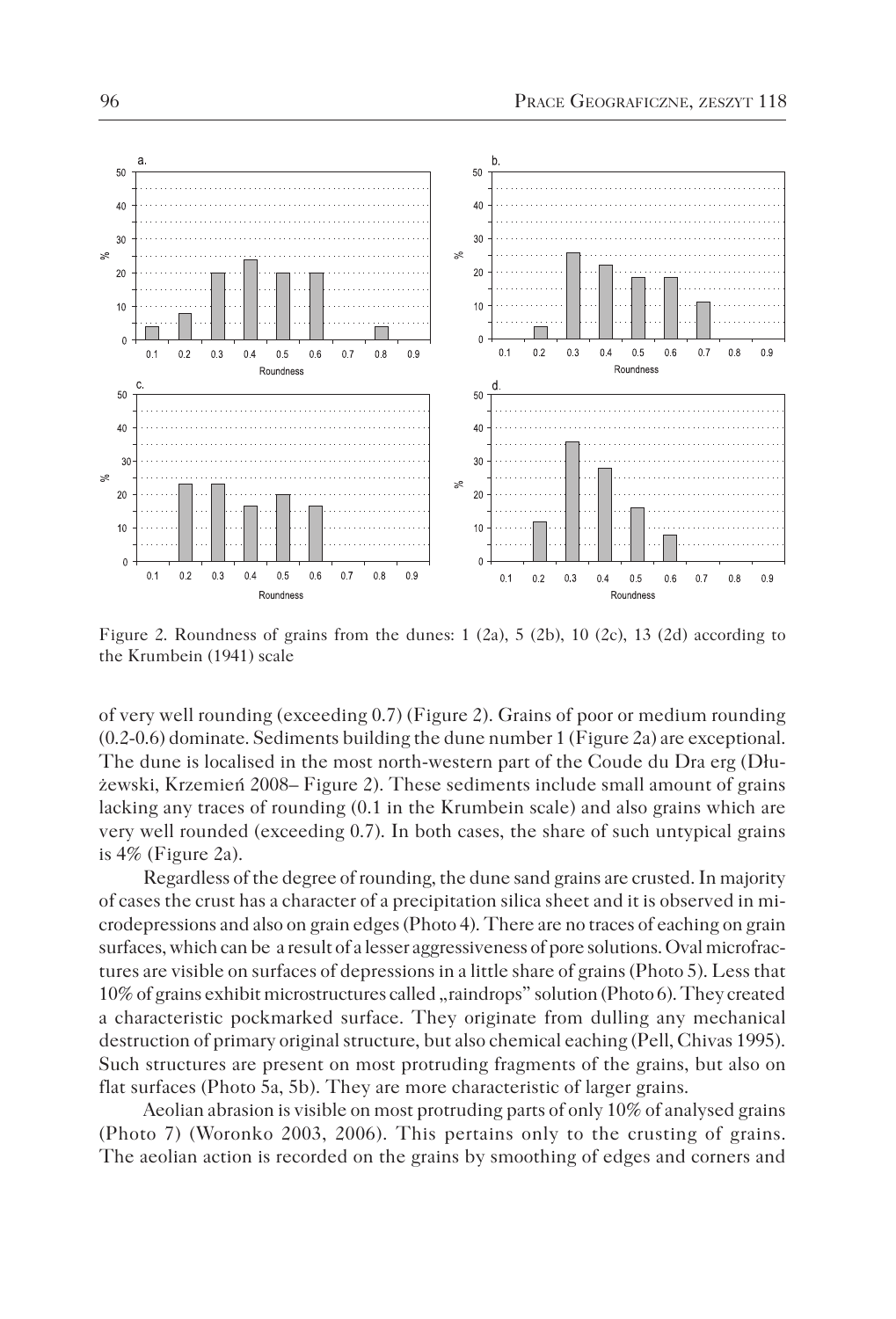more smooth and homogenous crust in places directly exposed to abrasion (Photo 8). It is worth noting that in a case of grains with aeolian abrasion, there are no great differences between abraded edges and depressions (Photo 9a, 9b). Grains smaller than 0.3 mm do not have any traces of aeolian action.

#### **5. Discussion**

The results of the research proved that dunes of the Coude du Dra region are built with sands which texture is little spatially differentiated. The degree of rounding of the grains varies a lot. There are grains of extremely bad rounding with sharp edges and corners (Photo 7). Such grains neighbour with very well rounded grains. Sub-angular or sub-rounded grains dominate. It proves that commonly acknowledged theories of poor rounding of aeolian grains from hot deserts are true (Folk 1978, Pye, Tsoar 1990). It also testifies for a very short-distance aeolian transport of these grains. The sand which was subject of long-distance aeolian transport, exhibit a very high share (up to 80%) of very well rounded grains. Mechanical abrasion acting on angular grains during aeolian transport makes them rounded very quickly (Kuenen 1960, Wright et al. 1998). Ph. H. Kuenen (1960) suggests, that aeolian rounding of grains is 100-1000 times more effective comparing with fluvial environment. Intensity of the process decreases as rounding of the grains increases (Kuenen 1960). The degree of rounding also depends on duration of the process. E. Mycielska-Dowgiałło (1993) studied dunes in southern Sweden which were 200 years old. The dunes appeared to consist almost entirely of angular grains. On the other hand, sands from dunes in middle Europe, where aeolian processes during the end of the last glaciation lasted for 1000 years, include well rounded grains and no angular ones.

A differentiated degree of rounding of sand grains from the Coude du Dra erg reflects a constant supply of fresh, angular grains which most probably originate from weathering of surrounding bedrock. This is proven by the presence of angular grains in dunes in outermost places of the erg (dunes 1 and 4) (Dłużewski, Krzemień 20087 – Figure 2). In more central parts of the erg the angular grains are absent (Figure 2). Grains which are very well rounded (over 0.7 in the Krumbein scale) may be originated in a remote source area or duration of aeolian transport may be long. According to A. Goudie and A. Watson (1981) well rounded grains in aeolian sediments of hot deserts are rather rare (about 8%). Some of such grains inherited well rounding from other, not aeolian environment (Goudie, Watson 1981). In the aeolian environment the surface of such grains become only slightly modified. Moreover there is no clear relationship between the degree of rounding and the size of the grains (Figure 3). Nevertheless it seems that the bigger the grain, the higher the degree of rounding is. This characteristic is linked to the type of transport (Pye, Tsoar 1990).

All analysed grains are crusted (Woronko 2003, 2006). The crust mainly consists of amorphous silica with little share of other ions (Pell, Chivas 1995). The process of crusting acts on the whole grain surface and it is not limited to concave parts, like it is emphasised by D.H. Krinsley and J.C. Doornkamp (1973). It may indicate that the thickness of the crust is relatively large. Such features of the grains show that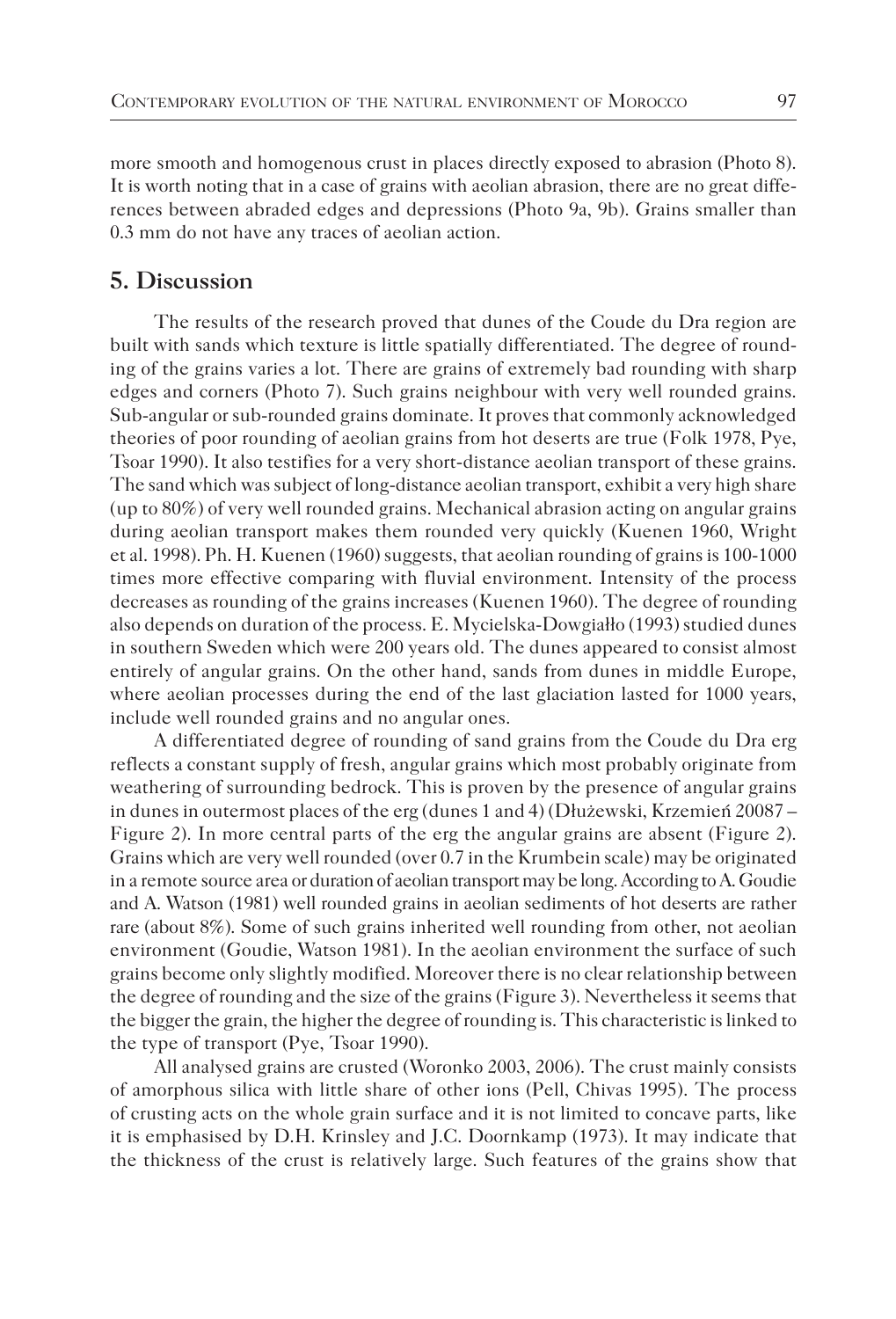

Figure 3. Relationship between the grain size and the degree of rounding from dunes: 1 (3a), 5 (3b), 10 (3c), 13 (3d)

the crusting process was fast and intensive which is proved by numerous studies (Mycielska-Dowgiałlo 1992, Pell, Chivas 1995). It seems that the grains upon entering the aeolian environment are already crusted but not abraded. This may be supported by the fact that majority of grains lack traces of aeolian abrasion on their edges and corners – the most susceptible parts for abrasion. On the other hand, the process of crusting may be much faster than aeolian abrasion (Mycielska-Dowgiałlo 1992, Woronko 2000). Such a hypothesis can be supported by the fact that microstructures of upturned plates type which are diagnostic for aeolian abrasion (Kaldi et al. 1978) are recognised only few times on the analysed grains. According to experimental studies, 5 hours of continuous saltation is enough to create traces of aeolian abrasion on quartz grains (Kaldi et al. 1978). D.H. Krinsley and I.J. Smalley (1972) emphasise that the aeolian abrasion is more effective on grains which previously underwent processes of solution and reprecipitation. On the other hand the process of solution is more active on newly abraded grains.

Silica solutes when pH is high (Lucchi, Casa 1968, Krinsley, Doornkamp 1973, Krinsley, McCoy 1978). In dry climatic conditions pH is usually very high. The processes of solution and reprecipitation act on the day-and-night bases (Krinsley, McCoy 1978). During the day, when temperature increases, pore water evaporates and density of pore solution increases together with an increase of pH. Little amount of silica gets dissolved on the grain surface (Krinsley, Doornkamp 1978). In the case of the Coude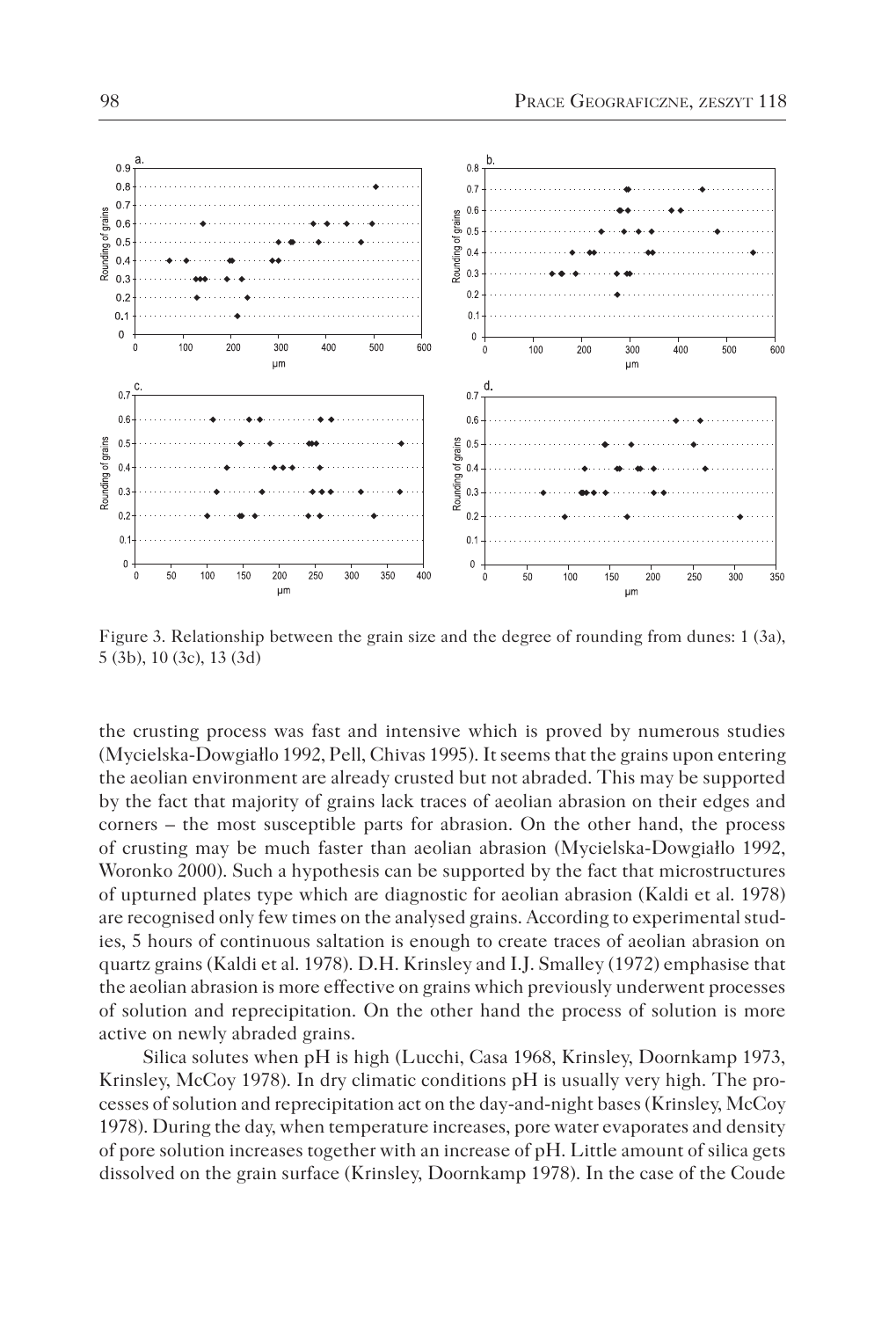du Dra region potential evaporation is very high. According to different sources it is estimated to be from 2900 to 5042.7 mm per year wchich results from a very high air temperature (Dłużewski, Krzemień 2003). Such conditions favour creation of grain crusting.

Within microdepressions on grain surfaces there are oval or polygonal microfractures (*circular* or *polygonal cracking*). S.D. Pell and A.R. Chivas (1995) suggest that such structures result from dehydration of clay minerals located below the amorphous silica layer. Most probable sources of such grains are floors of dry salt lakes (Coudé- -Gaussen 1991) e.g. the Iriqui Lake. Clay particles constitute a high percentage in such sediments (Dłużewski 2003).

According to S.D. Pell and A.R. Chivas (1995), grain surfaces with "raindrop" solution microstructures are produced under climatic conditions (hot and humid) which are different from contemporary climate in this part of Morocco. Such structures occur on convex part of surfaces as well as in microdepressions in the grain surface. They usually create regular polygonal network of oval microdepressions, 5µm in diameter. There are no traces of eaching within already existing crusting. According to S.D. Pell and A.R. Chivas (1995) it is probable that the crusting overlies previously created microrelief especially when such microstructures occur in microdepressions. When the "raindrop" solution microstructures occur only on most protruding fragments of well rounded grains, it is likely that they develop from aeolian abrasion which destroys small fragments of the crust and from the process of reprecipitation (Mycielska-Dowgiałlo 1992, Woronko 2000). They represent most probably other than local source of sediments.

Taking under consideration north-eastern direction of prevailing winds (Dłużewski, Krzemień 2003), there is no correlation between the degree of rounding and distance of aeolian transport. It can result from the fact that the sediment supply to the fast growing erg (Dłużewski 2003) is from different directions. Sediment source for the Coude du Dra dunes is local and the grains are derived from nearest neighbourhood – the dry floor of the Iriqui Lake, wide alluvial fans at the base of the Jebel Bani and alluvial sediments found in the floor of the Oued Dra (Woronko 2003, 2006). Only little percentage of the grains (about 10%) is probably derived from sources outside the Coude du Dra region. Such grains have the "raindrop" solution microstructures on their surfaces.

## **6. Conclusions**

Surfaces of grains building the dunes in the Coude du Dra region are mostly shaped by processes of solution and re-precipitation of silica on grain surfaces. This results in intensive grain surface crusting. The effects of aeolian abrasion are visible only on little percentage of grains. Majority of the grains is angular or sub-angular and only few grain are well and very well rounded. Such features indicate that the sediments were not transported for a long distance. Sediment source for the fast growing erg is local and consists of dry lake floors, alluvial fans and sediments supplied by the Oued Dra. Only very well rounded grains which constitute a small share of the analysed sediments can represent a different, remote source.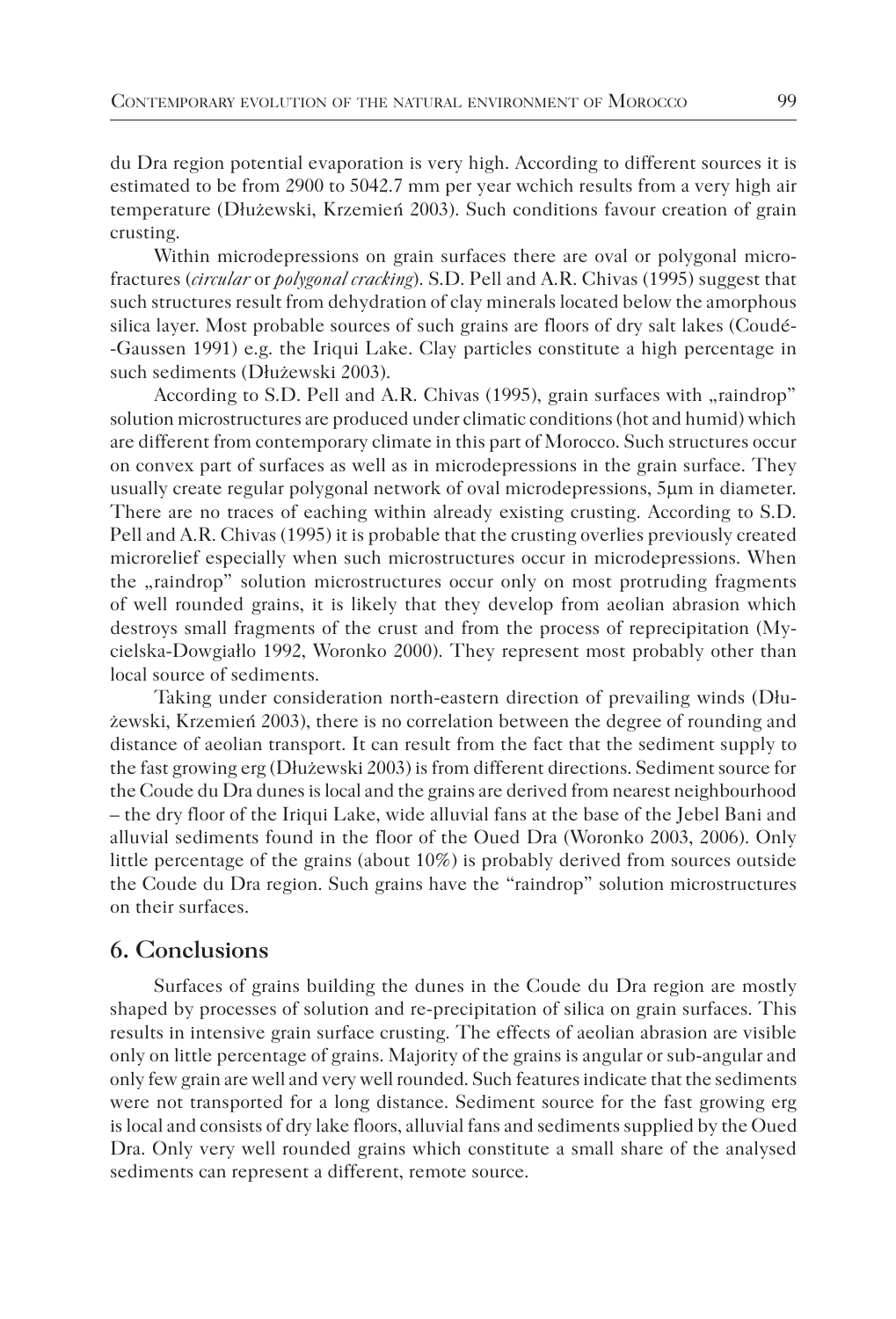#### **References**

- Bullard J.E., Mctainsh G.H., Pudmenzky C., 2004, *Aeolian abrasion and modes of fine particle production from natural red dune sand: an experimental study*, Sedimentology, 51, 1103–1125.
- Coudé-Gaussen G., 1991, *Les poussières sahariennes. Cycle sédimentaire et place dans les environnements et paléoenvironnements désertiques*, John Libbey CIC, Paris.
- Dłużewski M., 2003, *Rozprzestrzenianie się pól wydmowych jako skutek pustynnienia (na przykładzie wybranych obszarów północnej Sahary)*, Doctor's thesis, Archiwum Wydz. Geogr. i Stud. Reg., UW, Warszawa.
- Dłużewski M., Krzemień K., 2003, *Charakterystyka fizycznogeograficzna regionu Coude du Dra*, [in:] M. Dłużewski (ed.), *Współczesna ewolucja środowiska przyrodniczego regionu Coude du Dra (Maroko) i jej wpływ na warunki życia ludności,* Wyd. Akad. Dialog, Warszawa, 11-44.
- Dłużewski M., Krzemień K., 2008, *Physical geography of the Coude du Dra region*, [in:] S. Skiba, K. Krzemień (eds.), *Contemporary evolution of the natural environment of the region between Antiatlas and Sahara (Morocco),* Prace Geogr, IGiG UJ, 118, 23-36.
- Folk R.L., 1978, *Angularrity and sillica coating of Simpson Desert sand grains, Northern Territory, Australia*, Journal Sediment. Petrol., 48, 611-624.
- Goudie A., Warren A., Jones D., Cooke R., 1987, *The character and possible origins of the aeolian sediments of the Wahiba Sand Sea, Oman*, The Geographical Journal, 153, 231-256.
- Goudie A., Watson A., 1981, *The shape of desert sand dune grains,* Journal Arid. Environ., 4, 185-190.
- Kaldi J., Krinsley D.H., Lawson D., 1978, *Experimentally produced aeolian surface textures on quartz sand grains from varius environment*, [in:] B.H. Whalley (ed.), *Scanning electron microscopy in study of sediments,* Geo Abstract, 261-275.
- Krinsley D.H., Doornkamp J.C., 1973, *Atlas quartz sand surface textures*, Cambridge.
- Krinsley D.H., McCoy F., 1978, *Aeolian quartz sand and silt*, [in:] B.H. Whalley (ed.), *Scanning electron microscopy in study of sediments*, Geo Abstract, 249-260.
- Krinsley D.H., Smalley I.J., 1972, *Sand*, American Scientist, 60, 3, 286-291.
- Kuenen Ph.H., 1960, *Experimental abrasion 4: aeolian action*, Journal of Geology, 68, 427-449.
- Krumbein W.C., 1941, *Measurement and geological significance of shape and roundness of sedimentary particles*, Journal Sediment. Petrol., 11, 64-72.
- Lucchi F.R., Casa G.D., 1968, *Surface textures of desert quartz grains. A new attempt to explain the origin of desert frosting*, Giornale di Geologia, (2) 36, 751-776.
- Morgolis S., Krinsley D.H., 1974, *Processes of formation and enviromental occurrence of microfeatures on detrital quartz grains*, Am. Journal Sci., 274, 449-464.
- Mycielska-Dowgiałło E., 1992, *Desertification in the light of sedimentological features of dune deposits,*  Geographia Polonica, 60, 181-194.
- Mycielska-Dowgiałło, E., 1993, *Estimates of Late Glacial and Holocene aeolian activity in Belgium, Poland and Sweden*, Boreas, 22, 165-170.
- Pell S.D., Chivas A.R., 1995, *Surface features of sand grains from the Australian Continental Dunefield*, Paleogeography, Paleoclimatology, Paleoecology, 113, 119-132.
- Pye K., Tsoar H., 1990, *Aeolian Sand and Sand Dune*, Unwin Hyman, London.
- Woronko B., 2000, *The influence of climatic conditions on the surface character of aeolian sand quartz grains*, [in:] R. Dulias, J. Pełka-Gościniak (eds.), *Aeolian processes in diferent landscape zones. Procesy eoliczne w różnych strefach klimatycznych*, Sosnowiec, 18-27.